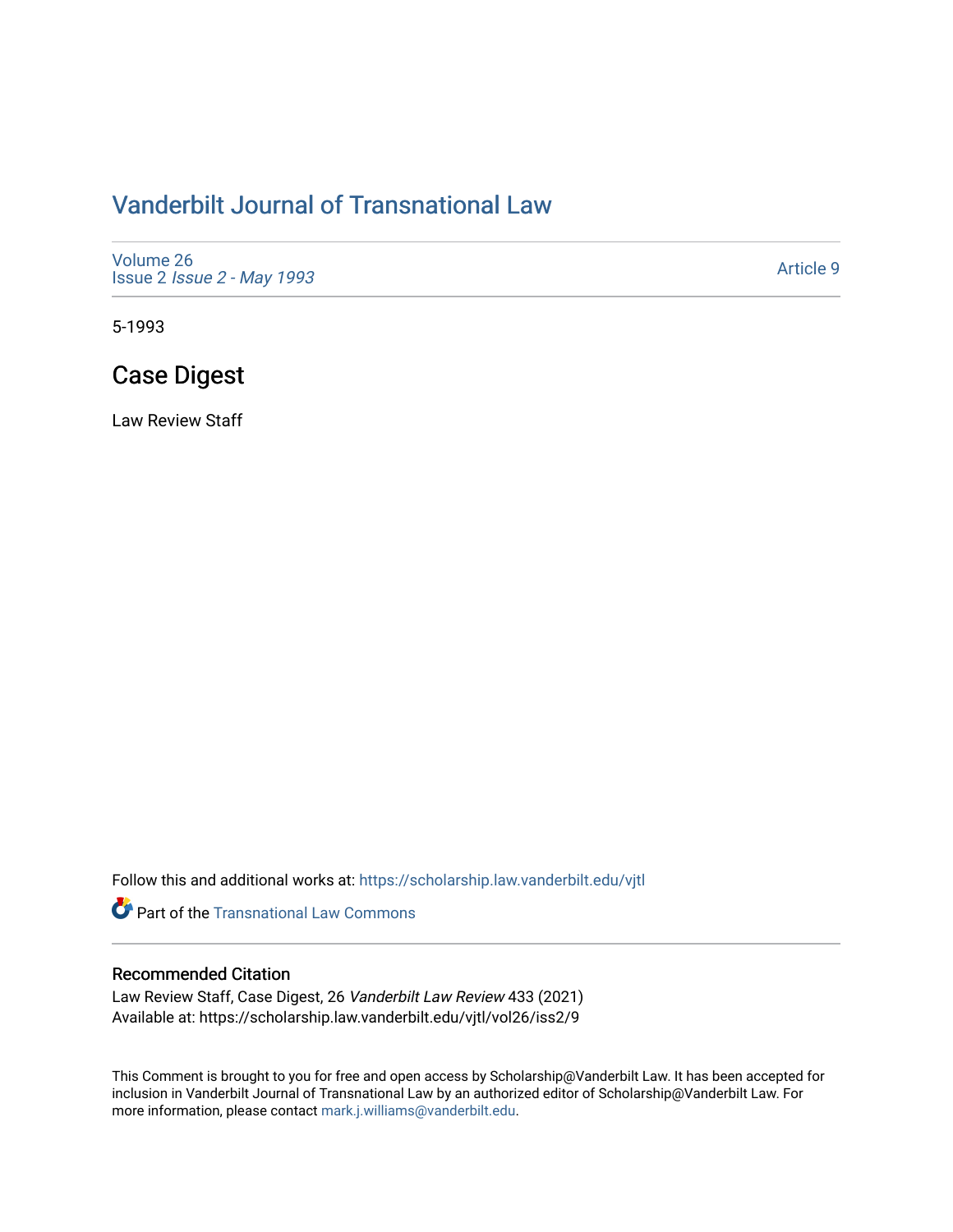# **CASE DIGEST**

This **CASE** DIGEST provides brief analyses.of cases that represent current aspects of transnational law. The Digest includes cases that establish legal principles and cases that apply established legal principles to new factual situations. The cases are grouped in topical categories and references are given for further research.

### **TABLE OF CONTENTS**

### I. INTELLIGENCE DISCLOSURE

**CENTRAL** INTELLIGENCE **AGENCY EXEMPTED** FROM **DISCLOSURE** OF **ITS RECORDS UNDER THE FREEDOM** OF INFORMATION **ACT.** *Hunt v. Central Intelligence Agency,* No. 92-16548 (2d Cir., Dec. **30,** 1992).

Joe Hunt, on trial in California state court for the murder of an Iranian national, filed a request with the Central Intelligence Agency (CIA) under the Freedom of Information Act, **5** U.S.C. § **552** (1988) (FOIA), for records pertaining generally to the victim's political involvement in Iran and with the United States.' The CIA denied the request and refused to confirm or deny the existence of any such records.<sup>2</sup> Upon review

<sup>1.</sup> Hunt's request included, among other things, records of the interaction between the United States Embassy and/or State Department and the victim, records dealing with the victim's involvement in various political associations which opposed the Khomeini regime, records relating to the victim's attempted assistance of the United States, and copies of all correspondence, tapes, meetings, or reports the CIA had regarding the victim.

<sup>2.</sup> A CIA refusal to confirm or deny the existence of intelligence records has come to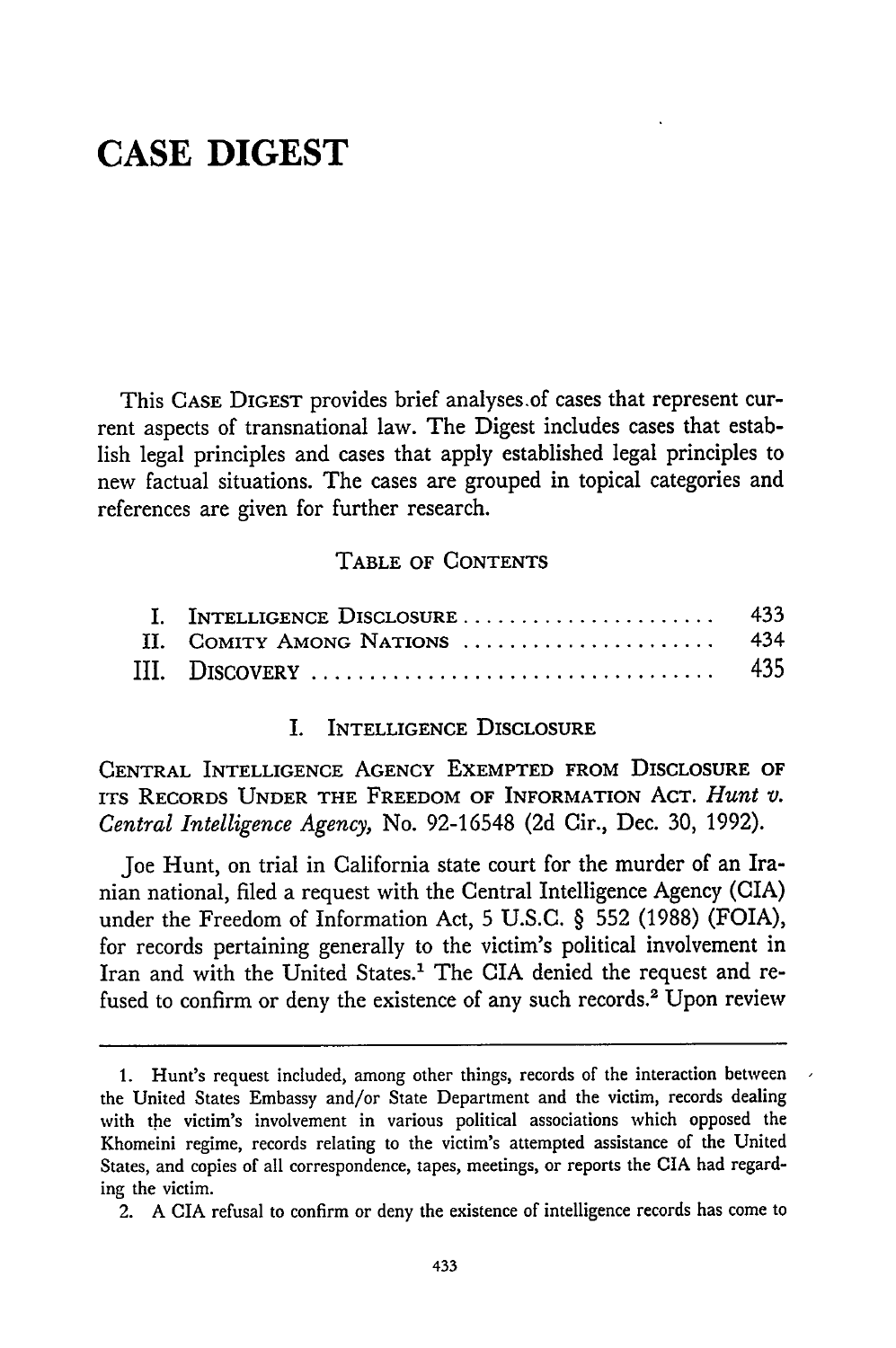in the United States District Court for the Northern District of California, the District Court held that the CIA's claimed exemptions to the FOIA failed to allege a specific injury resulting from disclosure and ordered the CIA to disclose whether it possessed the records requested by Hunt and to submit such records to the court for in camera inspection.<sup>3</sup>

On Appeal to the United States Court of Appeals for the Ninth Circuit *Held: Reversed.* The CIA Director's broad authority under the National Security Act to protect intelligence information qualifies as a statutory exemption to disclosure under the FOIA. Relying on the National Security Act, the court noted that the Director of the CIA is "responsible for protecting intelligence sources and methods from disclosure." 50 U.S.C. § 402(d)(3). Read in conjunction with exemption 3 of the FOIA, 5 U.S.C. § 552(b)(3), which covers information that is "specifically exempted from disclosure by statute" the court held that section 403 must be construed as a statutory exemption to disclosure. *Significance:* As recognized by both the District Court and the Court of Appeals, this decision comes close to exempting nearly all CIA records from disclosure under FOIA, arguably contrary to Congressional intent.

### II. COMITY **AMONG NATIONS**

**UNITED STATES** COURTS DEFER TO **STATUTE** OF DEMOCRATIC FOR-**EIGN GOVERNMENT,** GRANTING THAT **GOVERNMENT EXCLUSIVE STANDING** TO REPRESENT VICTIMS OF **A MASS** TORT OCCURRING WITHIN **ITS** OWN BORDERS. *Bano Bi v. Union Carbide Chemicals and Plastics Co.,* Nos. 253, 254, 92-7325, 92-7337 (2d Cir., Jan. 26, 1993).

On March 29, 1985, India enacted the Bhopal Gas Leak Disaster Act ("the Bhopal Act"), which granted its government the exclusive right to represent the victims of the 1984 Union Carbide disaster in Bhopal, India. Pursuant to its authority under the Bhopal Act, the Indian government brought suit on behalf of all claimants in the District Court of Bhopal. Litigation between Union Carbide and India continued for more than two years, until in 1989 India accepted a 470 million dollar settlement for the benefit of all the victims.

434

be known as "Glomar response" after the case of Phillippi v. CIA, 546 F.2d 1009, 1011 (1976) which upheld the CIA's refusal to acknowledge records regarding the activities of a ship named the Hughes Glomar Explorer.

<sup>3.</sup> As an alternative basis for its holding, the District Court held that the CIA Information Act, 50 U.S.C. § 431, permits a Glomar response only when the FOIA request relates to a covert activity. The court dismissed this ground in stating that Congress showed no intention in either the terms of the act or in its legislative history to limit the CIA's ability to use a Glomar response.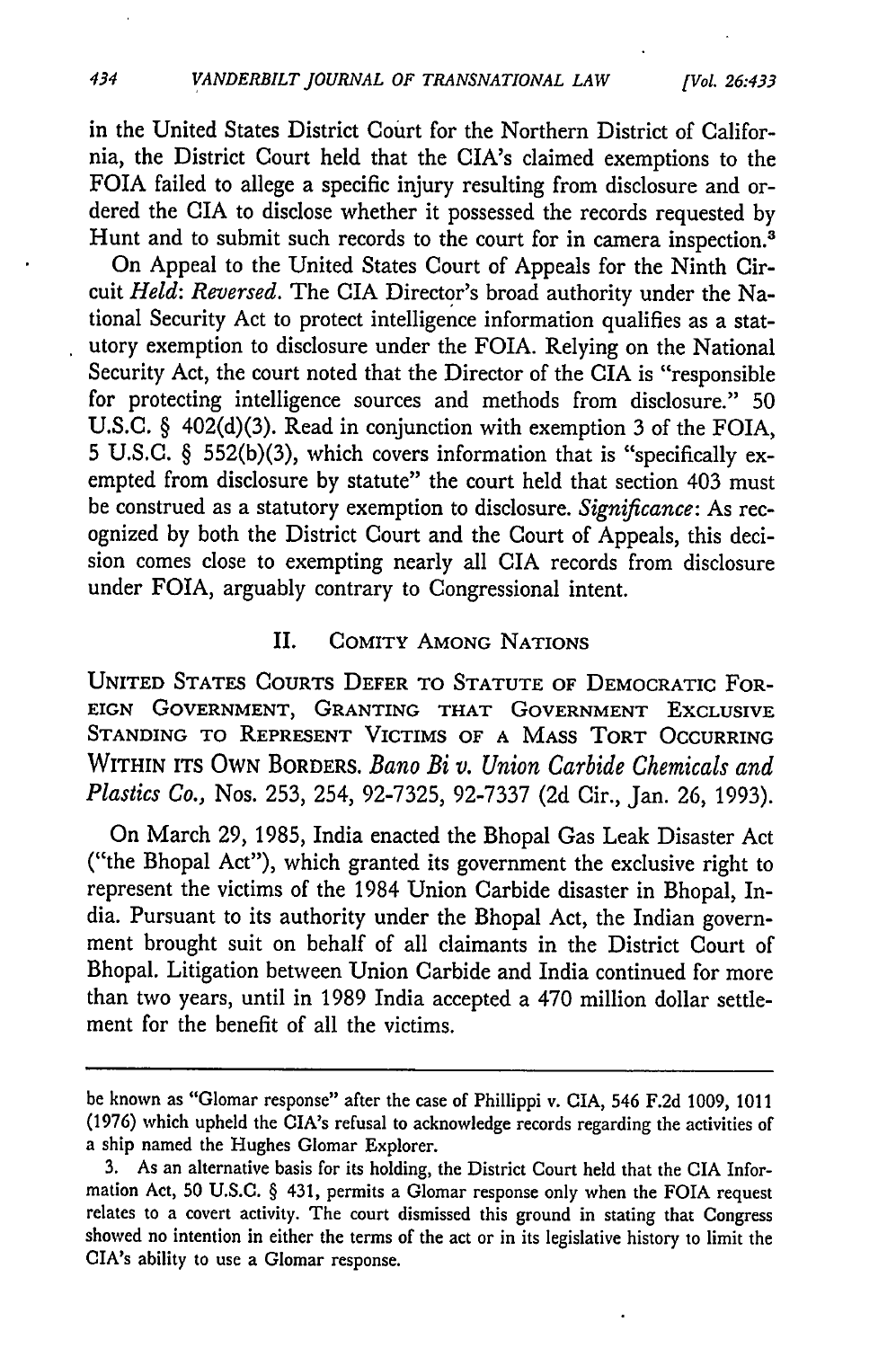In 1990 two class actions were filed in Texas state courts seeking compensation for injuries arising out of the Bhopal disaster.4 Transferred to District Court for the Southern District of New York, the case was dismissed based on federal forum non conveniens law. On appeal to the United States Court of Appeals for the Second Circuit *Held: Affirmed.* The court noted that the stated purpose of granting exclusive standing to India's government under the Bhopal Act was to ensure that claims arising out of the Bhopal gas leak disaster are dealt with "equitably and to the best advantage of the claimants." Under the Act of State doctrine, the court found that to pass judgment on the legislative decisions of another state would not only impede that state's progress, but could threaten international harmony. The court stressed that India is a democracy. The court noted, moreover, that its decision to respect the terms of the Bhopal Act was especially compelling because almost all of the victims were citizens of India. *Significance:* A statute of a democratic foreign government that reserves exclusive standing to represent the victims of a mass tort occurring within its own borders is to be given comity in United States federal and state courts.

#### III. DISCOVERY

**FOREIGN** LITIGANT **SEEKING** DISCOVERY **IN UNITED STATES COURT IS REQUIRED** TO SHOW THAT THE INFORMATION **SOUGHT** Is DISCOV-ERABLE IN THE FOREIGN **JURISDICTION.** *In re Application of Asta Medica, S.A.,* Nos. 92-1663, 92-1726, 92-1729 (1st Cir., Dec. 4, 1992).

Appellant, Pfizer, Inc., sued four pharmaceutical companies in France, England, Belgium, and the Netherlands for patent infringement in manufacturing the antibiotic doxycycline. The pharmaceutical companies filed an ex parte application under 28 U.S.C. § 1782 in the United States District Court for the District of Maine requesting a subpoena to compel a retired employee of Pfizer to testify by deposition and to produce documents relevant to the suit. Pfizer moved to quash the subpoena on the ground that the companies failed to show that the requested information was discoverable in the foreign jurisdiction, as required under section 1782.<sup>5</sup> The District Court issued an order vacating the Magis-

<sup>4.</sup> The class actions argued that India's settlement was not binding on them because the Indian government suffered a conflict of interest as part owner of Union Carbide and because the party received inadequate notice and representation in the proceedings.

<sup>5.</sup> In an affidavit, Pfizer maintained that the requested information was not discoverable in the foreign jurisdiction because in France, Belgium, England, and the Netherlands there is no pretrial availability of information from nonparty witnesses.